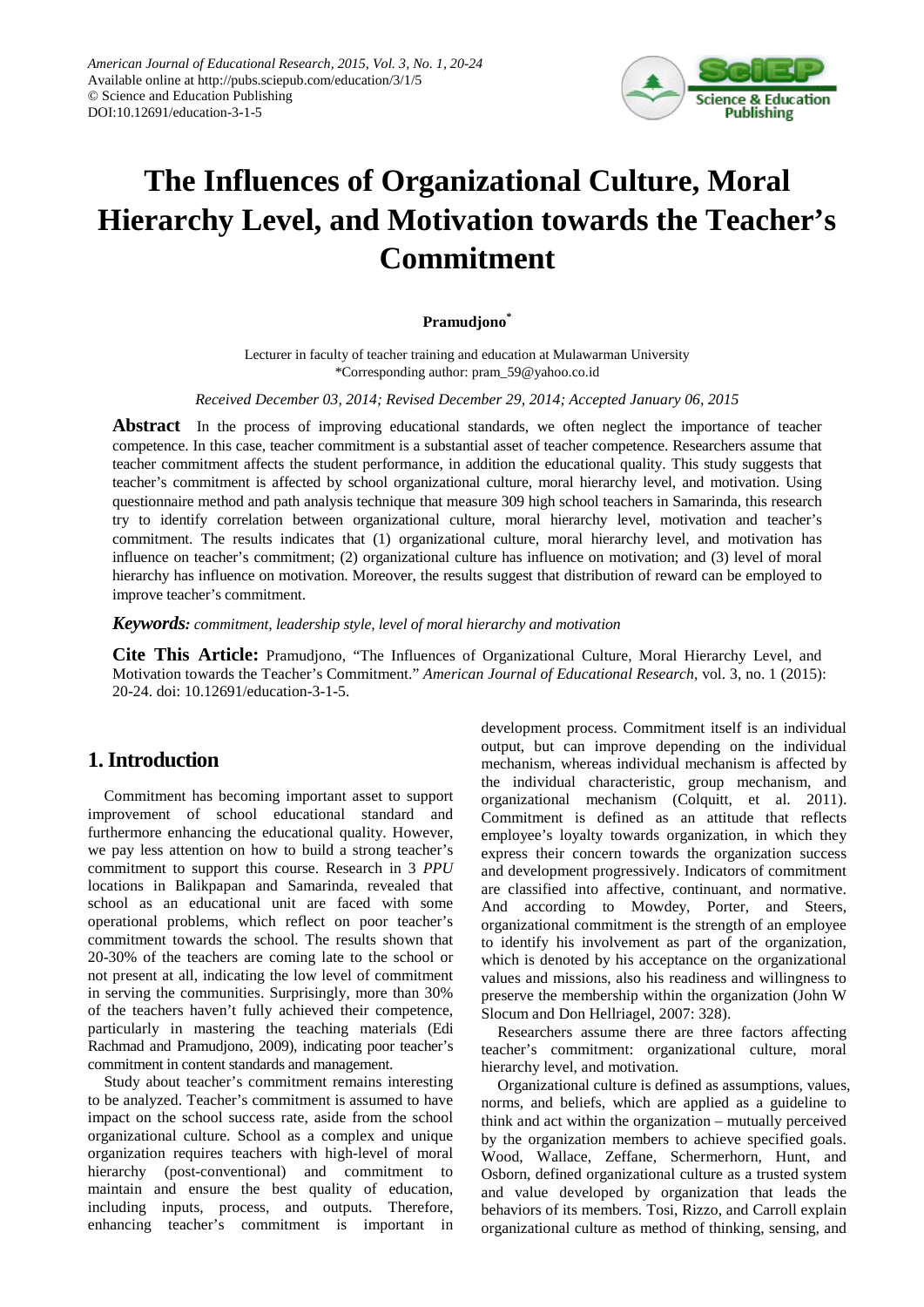reacting based on organization rule and policy. Robbins described organizational culture as a mutual perception of the organization members (Asr Munandar Sunyoto, 2001: 263). Edgar H Schein (1995: 12), explained organizational culture as the basic pattern, approved by the organization to act and solve the problems, to unite and shape the members to be able to adapt the environment. It is important to be passed to new member, as the right way to assess, think, and feel when encountering problems. Luthans and Jonathan (2009: 158) described organizational culture as values and belief that enable members to understand the roles and norms of the organization. George and Jones described that there are two core values of organizational culture, terminal value and instrumental value. Terminal value is a desired goal, a high-value that needs to be achieved by the organization (Hendrawan Supratikno et al., 2006: 33).

Moral can be described as the standard of right and wrong. Rogers and Baron in Muryono Sigit, (2009: 69-71) stated moral as prohibition that decides the right and wrong. According to Tafsir et al., moral is defined as a teaching of moral discourses, sermons, and standards on how people should live and act as a good human being. Moral is a belief – rules and the teaching of right or wrong, good or bad, worthy of unworthy, decent or indecent, which are derived from religions, parent's advice, and social environment that affect people daily behaviours. Kohlberg emphasized the cognition aspect in observing the moral development. Kohlberg particularly emphasized the structure of thought rather than its content. There are two benefits by associating moral reasoning as a structure rather than content; (1) if moral reasoning is regarded as content then the concept of right and wrong will be associated with the philosophical principles of morality, in this case the moral reasoning is universal. The universality of moral means that all cultures have the same basic concept of morality, for example: love, respect, and independence. (2) If moral reasoning is regarded as content, then people will hardly distinguish reasoning between adult and children. Instead, by assuming the moral reasoning as a structure, will allow identification of the moral development (Setiono). Kohlberg, Duska, and Whelan were not only focus on moral behaviours because observation in that aspect will not help indicating the maturity of people morality. Muryono Sigit (2009: 70) stated that moral hierarchy level is a measurement of people morality based on their moral reasoning; the indicators include pre-conventional, conventional and post-conventional.

While, motivation is described as strength or stimulation to act that involves a certain set of skills to achieve specified goals. Luthans and Jonathan (2009: 394), described motivation as a psychological process formed by dissatisfaction, desire, or primary needs which initiates action to achieve certain goals or incentives. It is classified into two types: intrinsic and extrinsic motivation. Intrinsic motivation is a determinant of motivation, emerged from collections of experience people gained through certain activities or by helping others. Extrinsic motivation is a determinant of motivation, in which the results and external environment becoming a prominent thing in the presence of competition and compensation, or known as incentive plan. For the employees to perform well, required not only high-level set of skills but also reward as

a motivator – in accordance to Cary Dessler statement, to relate motivation with reward (incentive). A good commitment emerged from a balance of motivation and skills. In addition, work motivation can be described as set of force to encourage work-related behaviour and performance driver to achieve specified goals. The indicators are responsibility, hard-working, striving attitude to develop themselves, and independence in performing duties. According to Soedirman (1986) and Tarwaka (1991) in Sedarmayanti (2009: 214), employees in the production process are regarded as individual that has identifications such as: (a) nature or character, (b) attitude, behavior, or appearance, (c) needs, (d) desire, (e) aims or goals, (f) habit built by the environment, (g) environment conditions and the employees experience, and these factors affect the level of commitment Moreover, teacher's work motivation can be defined as a strong feeling of responsibility from the teacher to achieve the school goals – in addition to improve the educational standards. One way of encouragement to enhance motivation is giving a reward; proven able to foster a continuous commitment, also maintain affective and normative commitment.

The substantial base research indicates that teacher's commitment plays important role in improving the educational quality, but also discovered that the level of commitment to achieve the school goals still considerably low. This can be a basis reasoning to instigate a further study. In this research, the writer has provided a review that describes plausible mechanisms by which organizational culture, moral hierarchy level, and motivation may affect teacher's commitment. This study will further identify a direct causal link between these subjects. Using a questionnaire method and path analysis technique, this study presents the estimates of a direct effect of organizational culture, moral hierarchy level, and motivation on teacher's commitment. Five research questions will guide the investigation:

(1) Is the organizational culture affecting teacher's commitment?

(2) Is moral hierarchy level affecting teacher's commitment?

(3) Is there any influence of teacher's work motivation on commitment?

(4) Is organizational culture has influence on work motivation?

(5) Is there any influence of moral hierarchy level on work motivation?

The proposed research hypotheses are as follows:

(1) School organizational culture affects teacher's commitment

(2) Moral hierarchy level significantly affects teacher's commitment

(3) Teacher's work motivation has influence on commitment

(4) School organization culture has influence on teacher's work motivation

(5) Moral hierarchy level has a direct positive effect on teacher's work motivation.

# **2. Method**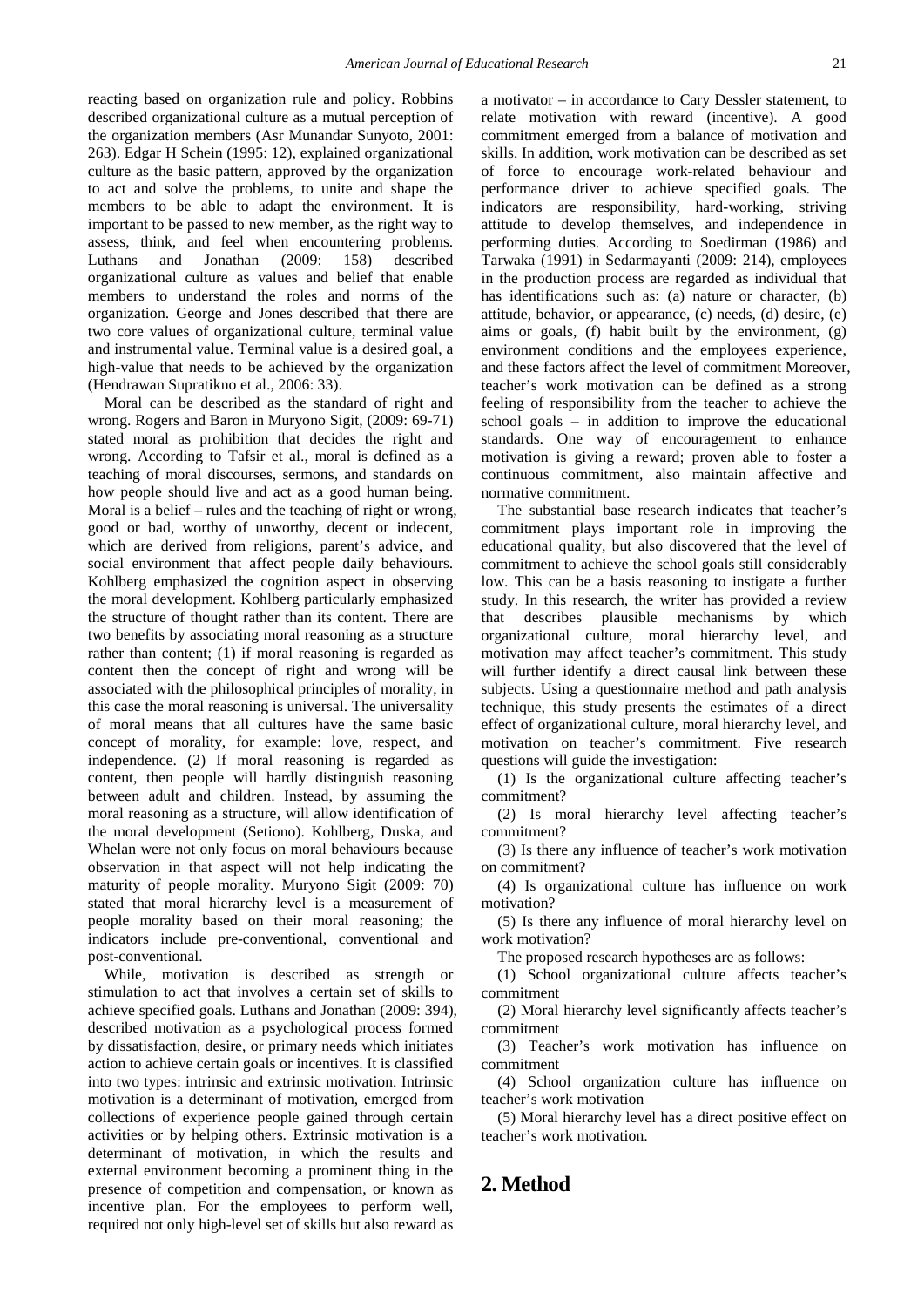The population of this study is high school teachers in Samarinda. The sampling employed non-random technique. And due to variations in the number of teachers in each school, the *purposive sampling* was used to measure sample units in proportions. The identification requires measuring 309 out of 796 samples consist of civil servant teachers. The data was collected using questionnaire and the measurement was defined by rating scale. Because such measurement was used, important to firstly check the validity and reliability of the questionnaire – it was proven that the questionnaire is credible for this research.

This study examines the relationships between variables based on the emerging of causal model, using path analysis. Its phases start with requirements analysis test, using normality test of error estimation with *Lilliefors*  formula and test of regression linearity with *Anova* formula. In addition, the hypothesis test was conducted using significance testing (t-test). **Table 1. Summary of Normality Test**

## **3. Results and Discussion**

Because path analysis was employed for collecting the data, preliminary test of the path analysis requirements should be done, consist of (1) normality test, (2) linearity test and the significance of regression coefficient. Normality test applies *Lilliefors* formula and error estimation, with the significance level of  $\alpha = 0.5$ , indicates all values of  $L_0$  is smaller than  $L_{table}$  value. Thus,  $H_0$  is approved, can be concluded that the data sampling in each variable is derived from population with normal distribution, and according to the linearity test all the requirements are fulfilled.

#### **3.1. Hypothesis Test**

[Table 1](#page-2-0) describes the normality test results.

<span id="page-2-0"></span>

| 0.0454<br>The School Organizational Culture towards teacher's Commitment<br>0.050<br>Normal<br>$Ho$ accepted<br>Moral hierarchy level towards teacher's commitment<br>0.0452<br>Normal<br>0.050<br>$Ho$ accepted<br>Teacher work motivation towards commitment<br>0.0455<br>0.050<br>Normal<br>$Ho$ accepted<br>0.0443<br>Normal<br>0.050<br>The school organizational culture towards teacher's work motivation<br>$H_0$ accepted | No. | Variable                                                | ഛ      | L table | Conclusion              | Description |
|------------------------------------------------------------------------------------------------------------------------------------------------------------------------------------------------------------------------------------------------------------------------------------------------------------------------------------------------------------------------------------------------------------------------------------|-----|---------------------------------------------------------|--------|---------|-------------------------|-------------|
|                                                                                                                                                                                                                                                                                                                                                                                                                                    |     |                                                         |        |         |                         |             |
|                                                                                                                                                                                                                                                                                                                                                                                                                                    |     |                                                         |        |         |                         |             |
|                                                                                                                                                                                                                                                                                                                                                                                                                                    |     |                                                         |        |         |                         |             |
|                                                                                                                                                                                                                                                                                                                                                                                                                                    |     |                                                         |        |         |                         |             |
|                                                                                                                                                                                                                                                                                                                                                                                                                                    |     | Moral hierarchy level towards teacher's work motivation | 0.0452 | 0.050   | H <sub>o</sub> accepted | Normal      |

<span id="page-2-1"></span>

| Table 2. Path coefficients of structure model -1 |                    |                  |         |                     |                    |
|--------------------------------------------------|--------------------|------------------|---------|---------------------|--------------------|
| Path                                             |                    | Path coefficient | t value | The significance of | <b>Test Result</b> |
|                                                  |                    |                  |         |                     |                    |
| $X_1Y$                                           | $\rho_{\rm vl}$    | 0.298            | 4,225   | 0.000               | very significant   |
| $X_2Y$                                           | $\rho_{\rm v2}$    | 0.133            | 2.004   | 0.046               | significant        |
| $X_3Y$                                           | $\rho_{\text{y3}}$ | 0,146            | 2,330   | 0.020               | significant        |

Results of the statistical calculations and analysis of the causal relation explain that all exogenous variables are significantly affecting endogenous variable, which is teacher's work motivation  $(X_3)$ . The structural path analysis test 1 and 2 describe the results of hypothesis test[. Table 2](#page-2-1) summarizes the calculation results of path coefficients of substructure model 1.

|  | Table 3. Path coefficients of structure model $-2$ |
|--|----------------------------------------------------|
|--|----------------------------------------------------|

<span id="page-2-2"></span>

| Path             |             | Path coefficient                                                 | value          | The significance of     | <b>Test Result</b> |  |
|------------------|-------------|------------------------------------------------------------------|----------------|-------------------------|--------------------|--|
|                  |             |                                                                  |                |                         |                    |  |
| $X_1X_3$         | $\rho_{31}$ | ).440                                                            | 7,434          | 0.000                   | Very significant   |  |
| $X_2X_3$         | $\rho_{32}$ | ገ 231<br>J.231                                                   | 3,902          | 0.000                   | Very significant   |  |
| may mis a system |             | 1.1.1<br>$-1$<br>the contract of the contract of the contract of | $\cdot$ $\sim$ | $0.000 \cdot 0.07$<br>. | $\cdot$ $\sim$     |  |

Referring to [Table 3,](#page-2-2) path  $X_1X_3$  have t<sub>value</sub> = 7,434 with the significance of  $\alpha = 0.000 \le 0.05$  means that  $X_1X_3$  is very significant, so there is statistically significant path from  $X_1$  to  $X_3$ . And  $X_2X_3$  have t<sub>value</sub> = 3,902 with the significance of  $\alpha = 0,000 \le 0,05$  means that  $X_2X_3$  is very significant; therefore there is also significant path from  $X_2$  to  $X_3$ .

[Table 2](#page-2-1) shows that path  $X_1Y$  have t<sub>value</sub> = 4,225 with the significance of  $\alpha = 0.000 \le 0.05$  means that  $X_1Y$  is very significant, so there is statistically significant path from  $X_1$ to Y. While, path  $X_2Y$  have  $t_{value} = 2,004$  with the significance of  $\alpha = 0.046 \le 0.05$  means that  $X_2Y$  is significant, therefore there is a significant path from  $X_2$  to Y. And path  $X_3Y$  have t<sub>value</sub> = 2,330 with the significance of  $\alpha = 0.020 \le 0.05$  means that  $X_3Y$  is significant, so there is also a significant path from  $X_3$  to Y.

Therefore, referring to [Table 2,](#page-2-1) the substructure model-1 can be described as image 1.



**Image 1.** Empirical model of the relationship between variables in substructure model-1 based on path analysis test

Calculation results of the path coefficients of substructure model 2 are described in [Table 3.](#page-2-2)

## **4. Discussion**

Analysis on the theory and observation of the empirical evidence show how organizational culture has effect on teacher's commitment. Variations of the teacher's commitment variables are directly affected by variables of organizational culture, and it is indirectly affected by variables of organizational culture through teacher's work motivation. In other words, a good organizational culture reflects on a good teacher commitment, it will also lead to a good commitment through a good motivation.

Moral hierarchy level is proven to have influence on teacher's commitment. Variations of the teacher's commitment variables are directly influenced by variables of moral hierarchy level, and it is indirectly influenced by variables of moral hierarchy level through teacher's work motivation. Therefore, can be concluded that a high-level of moral hierarchy will lead to a high-level of teacher's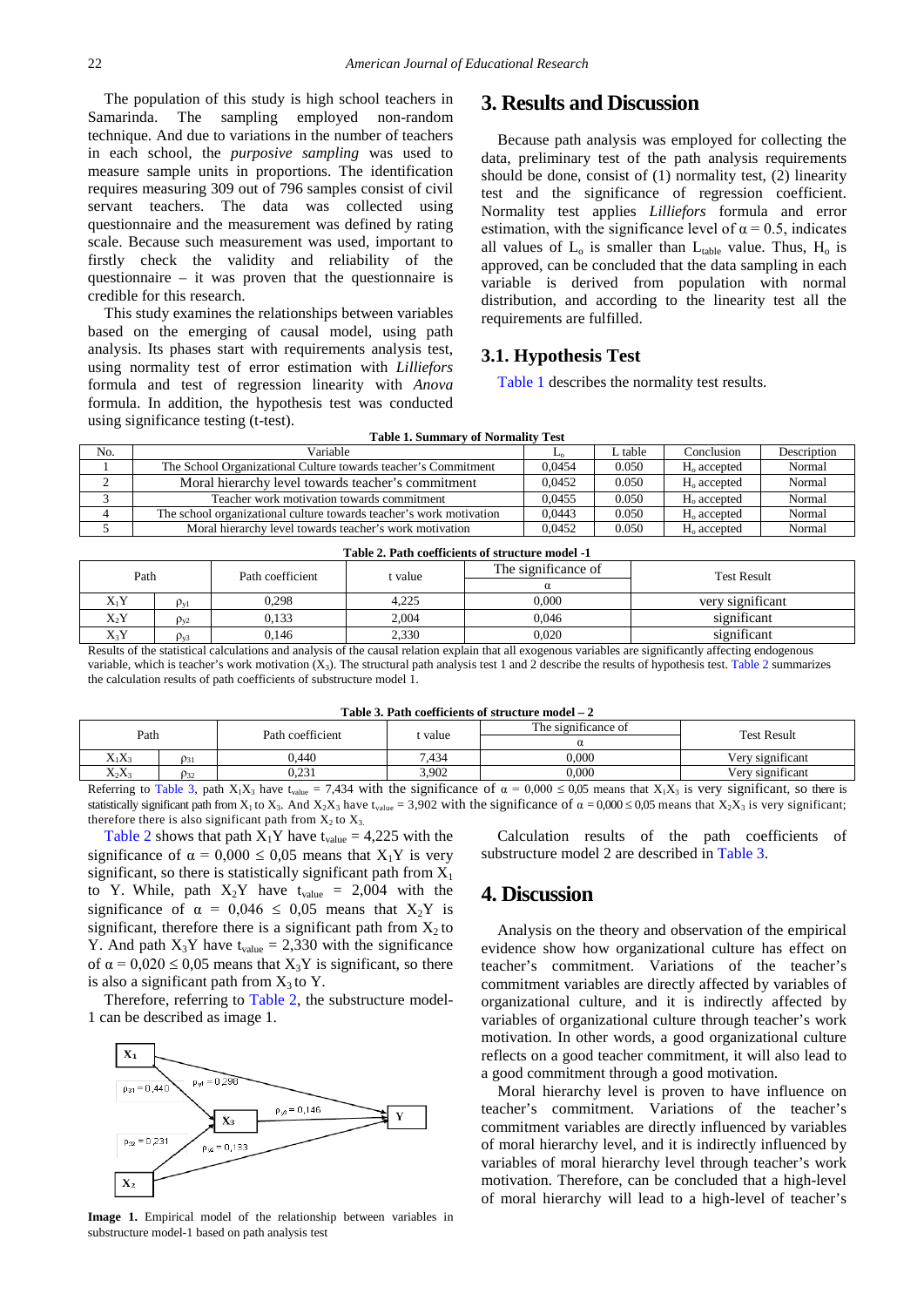commitment, and it will also result in a high-level of commitment through a high-level of motivation.

Study of the empirical evidence also shows that teacher's work motivation effects teacher's commitment. Variations of the teacher's commitment variables are affected by variables of teacher's work motivation, in other words a high-level of work motivation will reflect on a good commitment.

The school organizational culture is also proven to have influence on teacher's work motivation. Variations of the teacher's work motivation variables are influenced by variables of school organizational culture, in other words a good school organizational culture will lead to a highlevel of work motivation.

In addition, Moral hierarchy level was found to affect teacher's work motivation. Variations of the teacher's work motivation are influenced by variables of moral hierarchy level, in other words a high-level of moral hierarchy will reflect on a high-level of work motivation.

# **5. Conclusion and Suggestion**

### **5.1. Conclusion**

- 1. The school organizational culture significantly affects teacher's commitment. It means that an improvement in the school organizational culture will lead to an improvement on the teacher's commitment.
- 2. Moral hierarchy level is proven to have influence on teacher's commitment. It means that improvement on the moral hierarchy level will lead to improvement on the teacher's commitment.
- 3. Teacher's work motivation affects their commitment. It means that an improvement on the teacher's work motivation will also improve their commitment.
- 4. The school organizational culture has influence on teacher's work motivation. It means that an improvement in the school organizational culture will lead to an improvement on the teacher's motivation.
- 5. Moral hierarchy level is proven to affect teacher's work motivation. It means that an improvement on the moral hierarchy level will result in improvement on the teacher's work motivation.

#### **5.2. Suggestion**

- 1. Teacher is an activator and important asset for the school as an educational unit. To encourage highlevel of teacher's commitment, the school principal should instigate an organizational culture conducive to the working environment for the teachers to perform well. A good school environment will support a good interaction between teachers. Therefore, it is mandatory for the school principal to keep motivating teachers to strongly commit to their roles, and also encouraging teachers who haven't yet fulfilled their duties – for example by creating RPP and evaluation, to help teachers guiding the students attentively and consistently – as well as to admonish teachers who tend to come late or not present.
- 2. Teaching is a profession that needs conformation and devotion to the rules. The school principal should conduct socialization for the teachers to maintain their commitment in performing their duties.
- 3. Teachers should be informed how to act based on the school culture, given the motivation and directed so they could work together enthusiastically to achieve the common goals.
- 4. To fully control teacher's commitment, the school principal should develop programs, plans, or acting policies of the organizational behaviours regarding commitment. The objective is to spread awareness about commitment by constructing rules and regulations. In other hand, commitment within the school can be measured by providing training, also by monitoring and evaluating the commitment policies.

## **References**

- [1] Colquitt, Jason A., Lepine Jeffery A., Wesson Michael, 2011, *Organizational Behavior Improving Performance and Commitmen in the Workplace,* New York: McGraw Hill International Edition.
- [2] Crain, William C. *Theories of Development,* Prentice Hall. ISBN 0-13913617-7. http/faculty.plts.edu/gpence/html/kohlberg.htm.
- [3] Damon, William dan Lerner M. Richard. 2008, *Child and Adolescent Development an Advanced Course, New Jersey: John Wiley & Son, Inc.* Yogyakarta: Kanisius.
- [4] Gerald, Smith Thomas. 1982, O*rganizational Commitmennt: Sources and Implications For The Development Of Middle Managers*. Michigan: University Microfilms International.
- [5] Ghozali, Imam. 2011, *Aplikasi Analisis Multivariat dengan Program IBM SPSS 19 edisi 5.* Semarang: Badan Penerbit Universitas Diponegoro.
- [6] Gibbs, John C. 2010, *Moral Development & Reality Beyond The Theorities Of Kohlberg And Hoffman.* Boston: The Ohio University.
- [7] Gibson L James et al., 2009, *Organizations, Behavior, Structure, Processe*s. Singapore: McGraw-Hill International Edition.
- [8] Graham W. Jill, 1995, *Leadership, Moral Development, and Citizenship Behavior*, Business Ethics Quarterly, Volume 5, Issue 1,.
- [9] Jerald Greenberg and Robert A. Barron, 2008, *Behavior in Organizations,* New Jersey: Pearson Education, Inc.
- [10] Habib, Ahmad et al. 2010, Relationship between Job Satisfiaction, Job Performance Attitude toward Work and Organizational Commitment, *European Journal of Social Sciences*, Volume 18 Number 2 tahun 2010.
- [11] Hendrawan Supratikno et al., 2006, *Manajemen Kinerja Untuk Menciptakan Keunggulan Bersaing*, Yogyakata: Graha Ilmu.
- [12] Ivancevich, Konopaske, Matteson. 2008, *Organization Behavior and Management.* New York: McGraw-Hill.
- [13] James, P. Burton & Thomas W. Lee & Brooks C. Holtom. 2002, The influence of motivation to attend, ability to attend, and organizational commitment on different types of absence behaviors*, Journal of Managerial Issues*, Summer.
- [14] Jerald, Greeenberg and Robert A. Barron. 2008, *Behavior in Organizations.* New Jersey: Pearson Education, Inc.
- [15] Jhon, W Slocum and Don Hellriagel. 2007, *Fundamental of Organizational Behavior.* Australia: Thomson - South Western.
- [16] J.P Meyer & L. Herscovitth. 2011, *Commitment in The Workplace Toward a General Model, Human Resource Management Review, 11*.
- [17] Koesmono, T. 2005, Pengaruh Budaya Organisasi Terhadap Motivasi dan Kepuasan Kerja Serta Kinerja Karyawan Pada Sub Sektor Industri Pengolahan Kayu Skala Menengah Di Jawa Timur, *Jurnal Manajemen dan Wirausaha* Vol. 7. No. 2 September 2005.
- [18] Koesmono, T. 2007, Pengaruh Kepemimpinan dan Tuntutan Tugas terhadap komitmen organisasi dengan variabel moderasi motivasi Perawat RSU Suasta Surabaya. *Jurnal Manajemen dan Kewirausahaan,* Vol. 9 No. 1, 2007.
- [19] Kohlberg, L. 1995, *Tahap-tahap Perkembangan Moral,*  Terjemahan John de San-to dan Agus Cremers SVD*,* Yogyakarta: Kanisius.
- [20] Kridalaksana Harimurti, 1993, *Kamus Linguistik,* Jakarta : PT Gramedia.